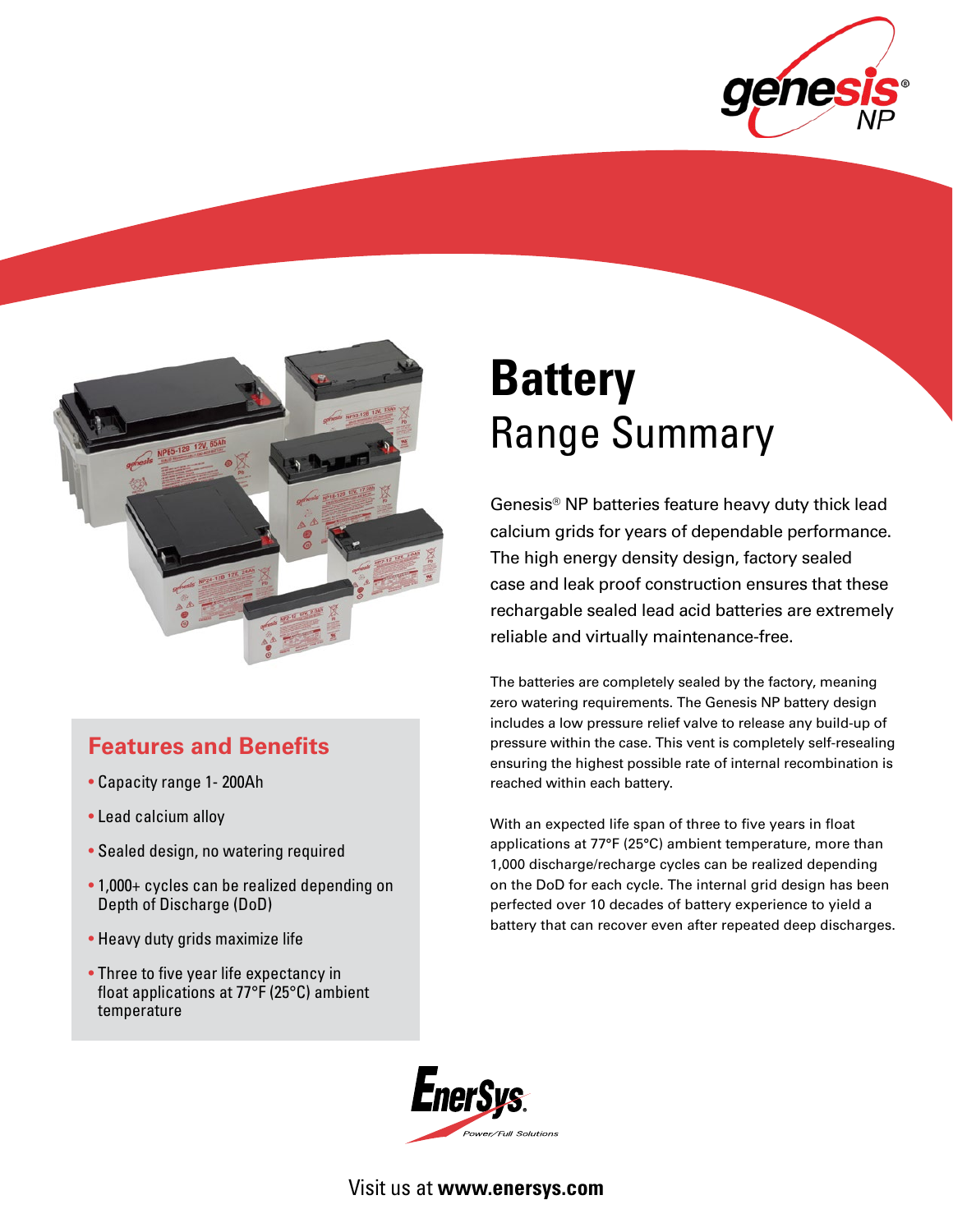#### **Construction**

- Heavy duty thick lead-calcium grids
- Sealed case for leak-proof operation
- Designed to promote internal recombination for longer life
- Integral pressure relief valve operates at 2-3 PSI and is self-resealing
- Flame retardant UL94-V0 case and cover available

# **Installation and Operation**

- **Space efficient footprint**
- Compact, quick and simple installation process
- Three to five year life expectancy in float applications at 77°F (25°C) ambient temperature
- Low maintenance no watering required
- Operating temperature: -5°F (-15°C) to 122°F (50°C); Recommended temperature: 68°F (20°C) to 86°F (30°C)

#### **Standards**

- Approved for air transportation (IATA A67)
- Recognized by UL File no. MH16464 and MH15740
- Non-spillable classification (UN2800)
- IEC 61056-1, IEC 60896-21 and IEC60896-22 compliant

# **General Specifications**

|                        | <b>Genesis<sup>®</sup> NPH Battery Series</b> |              |              |        |     |                           |    |           |    |                |     |        |                                        |        |                        |               |       |
|------------------------|-----------------------------------------------|--------------|--------------|--------|-----|---------------------------|----|-----------|----|----------------|-----|--------|----------------------------------------|--------|------------------------|---------------|-------|
| Battery<br><b>Type</b> |                                               |              | Nominal      |        |     | <b>Nominal Dimensions</b> |    |           |    | <b>Typical</b> |     |        |                                        |        | Electrolyte (1.300 SG) |               |       |
|                        | <b>FR Battery</b><br>Type*                    | <b>Volts</b> | Capacity     | Length |     | Width                     |    | Height ‡  |    | Weight         |     | Layout | <b>Terminal</b><br><b>Illustration</b> | Volume |                        | <b>Volume</b> |       |
|                        |                                               |              | 10hr rate-Ah | in     | mm  | <b>in</b>                 | mm | <b>in</b> | mm | lbs            | kg  |        |                                        | gal    |                        | lbs           | kg    |
| <b>NPH3.2-12</b>       | <b>NPH3.2-12FR</b>                            | 12           | 3.2          | 5.25   | 134 | 2.64                      | 67 | 2.52      | 64 | 3.05           | .38 |        | A/C                                    | 0.051  | 0.192                  | 0.556         | 0.252 |

### **Genesis® NP Battery Series**

| <b>Battery</b><br><b>Type</b> |                            |              | <b>Nominal</b>  |        |     |      | <b>Nominal Dimensions</b> |          |        | <b>Typical</b> |       |                         |                                        | Electrolyte (1.300 SG) |       |        |       |
|-------------------------------|----------------------------|--------------|-----------------|--------|-----|------|---------------------------|----------|--------|----------------|-------|-------------------------|----------------------------------------|------------------------|-------|--------|-------|
|                               | <b>FR Battery</b><br>Type* | <b>Volts</b> | <b>Capacity</b> | Length |     |      | Width                     | Height # |        | Weight         |       | Layout                  | <b>Terminal</b><br><b>Illustration</b> | <b>Volume</b>          |       | Volume |       |
|                               |                            |              | 20hr rate-Ah    | in     | mm  | in   | mm                        | in       | mm     | lbs            | kg    |                         |                                        | gal                    | г     | Ibs    | kg    |
| <b>NP1-6</b>                  | NP1-6FR                    | 6            | 1.0             | 2.01   | 51  | 1.65 | 42                        | 2.24     | 57     | 0.61           | 0.28  | 5                       | А                                      | 0.012                  | 0.045 | 0.130  | 0.059 |
| NP1.2-6                       | <b>NP1.2-6FR</b>           | 6            | 1.2             | 3.82   | 97  | 0.98 | 25                        | 2.20     | 56     | 0.67           | 0.30  | 1                       | A                                      | 0.014                  | 0.053 | 0.152  | 0.069 |
| NP2.8-6                       | <b>NP2.8-6FR</b>           | 6            | 2.8             | 2.64   | 67  | 1.30 | 33                        | 4.13     | 105    | 1.30           | 0.59  | 5                       | A/C                                    | 0.025                  | 0.095 | 0.271  | 0.123 |
| <b>NP3-6</b>                  | NP3-6FR                    | 6            | 3.0             | 5.28   | 134 | 1.30 | 33                        | 2.64     | 67     | 1.53           | 0.69  | $\mathbf{1}$            | A                                      | 0.030                  | 0.114 | 0.325  | 0.147 |
| NP3.2-6                       | <b>NP3.2-6FR</b>           | 6            | 3.2             | 2.60   | 66  | 1.30 | 33                        | 4.09     | 104    | 1.30           | 0.59  | 5                       | A                                      | 0.030                  | 0.114 | 0.325  | 0.147 |
| NP3.8-6                       | <b>NP3.8-6FR</b>           | 6            | 3.8             | 2.60   | 66  | 1.30 | 33                        | 4.92     | 125    | 1.65           | 0.75  | 1                       | А                                      | 0.035                  | 0.132 | 0.379  | 0.172 |
| <b>NP4-6</b>                  | NP4-6FR                    | 6            | 4.0             | 2.76   | 70  | 1.85 | 47                        | 4.15     | 105    | 1.76           | 0.80  | 5                       | A/C                                    | 0.038                  | 0.144 | 0.412  | 0.187 |
| NP4.5-6                       | <b>NP4.5-6FR</b>           | 6            | 4.5             | 2.76   | 70  | 1.85 | 47                        | 4.15     | 105    | 1.80           | 0.82  | 5                       | A/C                                    | 0.040                  | 0.151 | 0.433  | 0.196 |
| <b>NP5-6</b>                  | NP5-6FR                    | 6            | 5.0             | 2.76   | 70  | 1.85 | 47                        | 4.15     | 105    | 1.83           | 0.83  | 5                       | A/C                                    | 0.046                  | 0.172 | 0.493  | 0.223 |
| <b>NP7-6</b>                  | NP7-6FR                    | 6            | 7.0             | 5.95   | 151 | 1.30 | 33                        | 3.94     | 100    | 2.76           | 1.25  | 1                       | A/C                                    | 0.065                  | 0.246 | 0.704  | 0.319 |
| NP8.5-6                       | <b>NP8.5-6FR</b>           | 6            | 8.5             | 3.86   | 98  | 2.20 | 56                        | 4.65     | 118    | 3.53           | 1.60  | 9                       | A/C                                    | 0.080                  | 0.303 | 0.866  | 0.393 |
| <b>NP10-6</b>                 | <b>NP10-6FR</b>            | 6            | 10.0            | 5.95   | 151 | 1.97 | 50                        | 3.98     | 101    | 3.81           | 1.73  | 1                       | A/C                                    | 0.100                  | 0.379 | 1.08   | 0.491 |
| <b>NP12-6</b>                 | <b>NP12-6FR</b>            | 6            | 12.0            | 5.95   | 151 | 1.97 | 50                        | 3.98     | 101    | 4.23           | 1.92  | 1                       | A/C                                    | 0.100                  | 0.379 | 1.08   | 0.491 |
| NP0.8-12                      | <b>NP0.8-12FR</b>          | 12           | 0.8             | 3.78   | 96  | 0.98 | 25                        | 2.42     | 61     | 0.82           | 0.37  | $\overline{7}$          | H/I                                    | 0.013                  | 0.049 | 0.14   | 0.064 |
| NP1.2-12                      | <b>NP1.2-12FR</b>          | 12           | 1.2             | 3.82   | 97  | 1.89 | 48                        | 2.20     | 56     | 1.25           | 0.57  | 3                       | А                                      | 0.025                  | 0.095 | 0.27   | 0.123 |
| <b>NP2-12</b>                 | <b>NP2-12FR</b>            | 12           | 2.0             | 5.91   | 150 | 0.79 | 20                        | 3.50     | 89     | 1.54           | 0.70  | 8                       | B                                      | 0.034                  | 0.129 | 0.37   | 0.167 |
| <b>NP2-12-C</b>               | <b>NP2-12CFR</b>           | 12           | 2.0             | 7.17   | 182 | 0.93 | 24                        | 2.40     | 61     | 1.61           | 0.73  | 6                       | L                                      | 0.035                  | 0.132 | 0.38   | 0.172 |
| NP2.3-12                      | <b>NP2.3-12FR</b>          | 12           | 2.3             | 7.01   | 178 | 1.38 | 35                        | 2.64     | 67     | 2.23           | 1.01  | 1                       | А                                      | 0.036                  | 0.136 | 0.39   | 0.177 |
| NP2.6-12                      | <b>NP2.6-12FR</b>          | 12           | 2.6             | 5.28   | 134 | 2.64 | 67                        | 2.60     | 66     | 2.79           | 1.27  | 3                       | Α                                      | 0.045                  | 0.170 | 0.49   | 0.221 |
| NP2.9-12                      | <b>NP2.9-12FR</b>          | 12           | 2.9             | 3.11   | 79  | 2.20 | 56                        | 4.13     | 105    | 2.73           | 1.24  | 1                       | A/C                                    | 0.053                  | 0.201 | 0.57   | 0.260 |
| <b>NP3-12</b>                 | <b>NP3-12FR</b>            | 12           | 3.0             | 5.20   | 132 | 1.30 | 33                        | 4.13     | 105    | 2.60           | 1.18  | $\mathbf{1}$            | А                                      | 0.053                  | 0.201 | 0.57   | 0.260 |
| NP3.4-12                      | <b>NP3.4-12FR</b>          | 12           | 3.4             | 5.28   | 134 | 2.64 | 67                        | 2.64     | 67     | 3.06           | 1.39  | 3                       | A/C                                    | 0.059                  | 0.223 | 0.64   | 0.290 |
| <b>NP4-12</b>                 | <b>NP4-12FR</b>            | 12           | 4.0             | 3.54   | 90  | 2.76 | 70                        | 4.21     | 107    | 3.74           | 1.70  | 1                       | A/C                                    | 0.075                  | 0.284 | 0.81   | 0.368 |
| NP4.5-12                      | <b>NP4.5-12FR</b>          | 12           | 4.5             | 3.54   | 90  | 2.76 | 70                        | 4.21     | 107    | 3.75           | 1.70  | 1                       | A/C                                    | 0.083                  | 0.312 | 0.89   | 0.405 |
| <b>NP5-12</b>                 | <b>NP5-12FR</b>            | 12           | 5.0             | 3.54   | 90  | 2.76 | 70                        | 4.21     | 107    | 3.88           | 1.76  | 1                       | A/C                                    | 0.085                  | 0.322 | 0.92   | 0.417 |
| <b>NP7-12</b>                 | <b>NP7-12FR</b>            | 12           | 7.0             | 5.95   | 151 | 2.56 | 65                        | 3.94     | 100    | 5.29           | 2.40  | $\overline{4}$          | A/C                                    | 0.120                  | 0.454 | 1.30   | 0.589 |
| <b>NP9-12</b>                 | <b>NP9-12FR</b>            | 12           | 9.0"            | 5.95   | 151 | 2.56 | 65                        | 3.94     | 100    | 5.94           | 2.69  | 4                       | C/N                                    | 0.148                  | 0.560 | 1.60   | 0.726 |
| NP12-12                       | <b>NP12-12FR</b>           | 12           | 12.0            | 5.95   | 151 | 3.86 | 98                        | 3.94     | 100    | 8.26           | 3.75  | $\overline{4}$          | C                                      | 0.180                  | 0.681 | 1.95   | 0.884 |
| <b>NP18-12</b>                | <b>NP18-12FR</b>           | 12           | 17.2            | 7.13   | 181 | 3.00 | 76                        | 6.57     | 167    | 13.6           | 6.17  | $\overline{2}$          | D/E                                    | 0.280                  | 1.06  | 3.03   | 1.38  |
| NP22-12                       | n/a                        | 12           | 20.9            | 7.13   | 181 | 3.00 | 76                        | 6.57     | 167    | 15.1           | 6.90  | $\overline{2}$          | G                                      | 0.347                  | 1.31  | 3.76   | 1.71  |
| NP24-12                       | <b>NP24-12FR</b>           | 12           | 24.0            | 6.54   | 166 | 6.89 | 175                       | 4.92     | 125    | 20.0           | 9.07  | $\overline{2}$          | C/D/E                                  | 0.430                  | 1.63  | 4.66   | 2.11  |
| NP33-12                       | <b>NP33-12FR</b>           | 12           | 33.0            | 7.76   | 197 | 5.16 | 131                       | $6.22*$  | $158*$ | 25.1           | 11.39 | 1                       | E/F                                    | 0.480                  | 1.82  | 5.20   | 2.36  |
| NP35-12                       | <b>NP35-12FR</b>           | 12           | 35.0            | 7.90   | 198 | 5.20 | 132                       | 6.69     | 170    | 27.8           | 12.61 | 1                       | F                                      | 0.540                  | 2.04  | 5.85   | 2.65  |
| NP38-12                       | <b>NP38-12FR</b>           | 12           | 38.0            | 7.76   | 197 | 6.50 | 165                       | 6.77     | 172    | 29.8           | 143.5 | $\overline{\mathbf{2}}$ | F/G                                    | 0.680                  | 2.57  | 7.36   | 3.34  |
| <b>NP55-12</b>                | <b>NP55-12FR</b>           | 12           | 55.0            | 9.02   | 229 | 5.43 | 138                       | $8.15*$  | 207#   | 40.8           | 18.50 | 1                       | M/E                                    | 0.850                  | 3.22  | 9.21   | 4.17  |

\* FR: UL94-VO, Flame Retardant Case and Cover ( Oxygen index 28)

\*\* Nominal capacity 10hr rate-Ah

‡ Height is top cover. Overall height, including terminal is dependent on the terminal configuration.

Note: All dimensions are +/- 0.08 inches (2mm); Weights are +/- 5%

Torque Specifications: M5 Bolt: 26.6 lbf.in (3Nm) +/- 5%

M6 Bolt: 44.31 lbf.in (5Nm) +/- 5% M5 Receptacle: 35.4 lbf.in (4Nm) +/- 5% M6 Receptacle: 65 lbf.in (6.8Nm) +/- 5%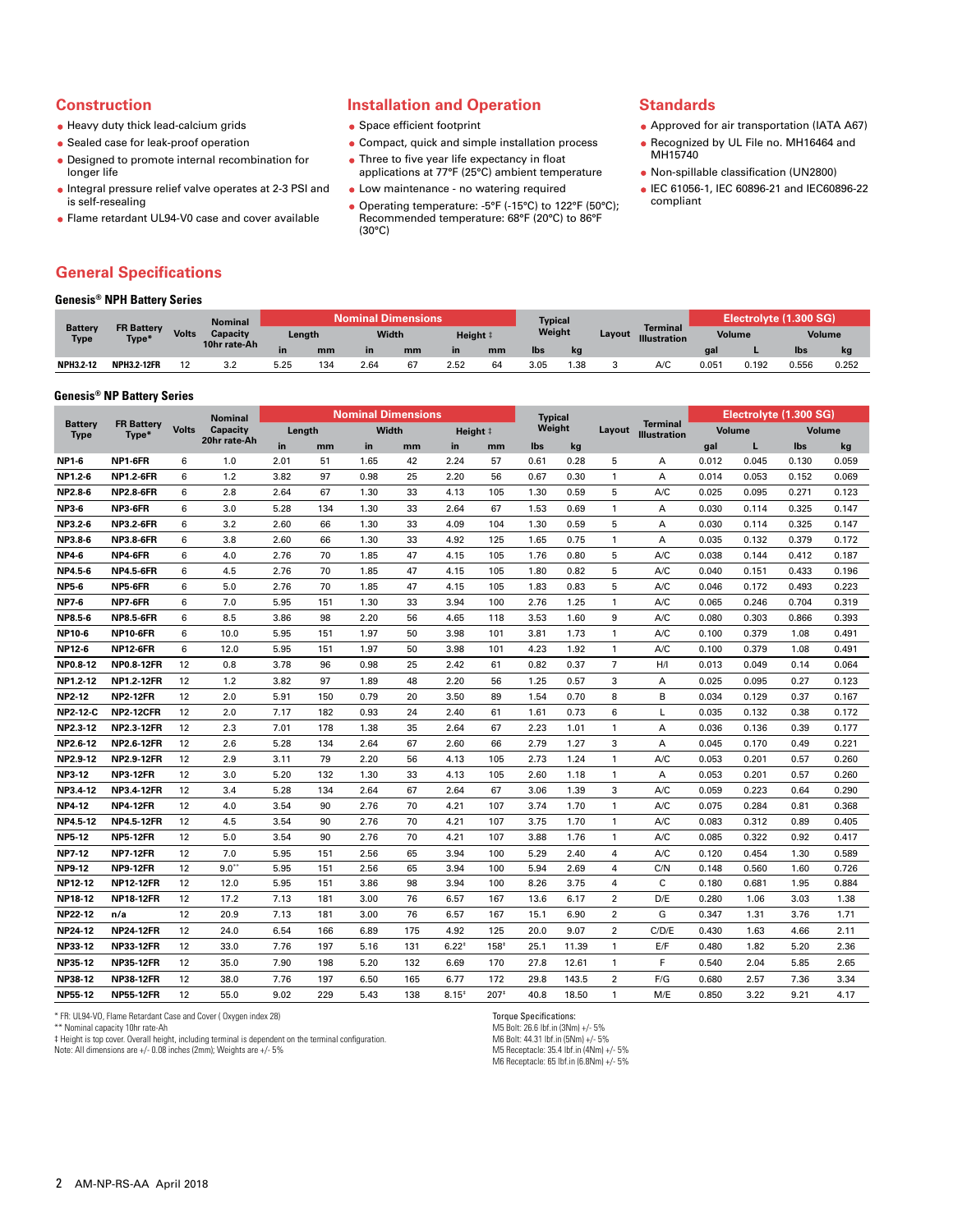# **Battery** Range Summary

# **General Specifications Continued**

## **Genesis® NP Battery Series**

| <b>Battery</b><br>Type |                            |              | <b>Nominal</b> |        |     | <b>Nominal Dimensions</b> |     |          |                  | <b>Typical</b> |       |        |                                        | Electrolyte (1.300 SG) |        |               |       |  |
|------------------------|----------------------------|--------------|----------------|--------|-----|---------------------------|-----|----------|------------------|----------------|-------|--------|----------------------------------------|------------------------|--------|---------------|-------|--|
|                        | <b>FR Battery</b><br>Type* | <b>Volts</b> | Capacity       | Length |     | Width                     |     | Height # |                  | Weight         |       | Layout | <b>Terminal</b><br><b>Illustration</b> |                        | Volume | <b>Volume</b> |       |  |
|                        |                            |              | 20hr rate-Ah   | in     | mm  | in.                       | mm  | in       | mm               | lbs            | kg    |        |                                        | gal                    | L      | lbs           | kg    |  |
| NP65-12                | <b>NP65-12FR</b>           | 12           | 65.0           | 13.78  | 350 | 6.54                      | 166 | 6.85     | 174              | 50.1           | 22.72 |        | F/G                                    | 1.10                   | 4.16   | 11.91         | 5.40  |  |
| NP75-12                | <b>NP75-12FR</b>           | 12           | 75.0           | 10.20  | 259 | 6.65                      | 169 | $8.19*$  | 208#             | 57.0           | 25.85 |        | M/G                                    | 1.25                   | 4.73   | 13.54         | 6.14  |  |
| NP90-12                | <b>NP90-12FR</b>           | 12           | 90.0           | 11.97  | 304 | 6.61                      | 168 | $9.02*$  | $229*$           | 66.51          | 30.17 |        | M/G                                    | 1.50                   | 5.68   | 16.24         | 7.37  |  |
|                        | NP100-12 NP100-12FR        | 12           | 100.0          | 12.95  | 329 | 6.85                      | 174 | $8.43*$  | $214*$           | 72.62          | 32.94 |        | J/G                                    | 1.60                   | 6.06   | 17.33         | 7.86  |  |
|                        | NP120-12 NP120-12FR        | 12           | 120.0          | 16.02  | 407 | 6.81                      | 173 | 9.25     | 235              | 84.68          | 38.41 |        | J/G                                    | 1.90                   | 7.19   | 20.58         | 9.33  |  |
|                        | NP150-12 NP150-12FR        | 12           | 150.0          | 19.02  | 483 | 6.69                      | 170 | 9.49     | 241              | 103.90         | 47.13 |        | J/G                                    | 2.30                   | 8.71   | 24.91         | 11.30 |  |
|                        | NP200-12 NP200-12FR        | 12           | 200.0          | 20.55  | 522 | 9.45                      | 240 | 8.58     | 218 <sup>‡</sup> | 139.92         | 63.60 |        | K/O                                    | 3.40                   | 12.9   | 36.82         | 16.70 |  |

#### **DataSafe® NPX Battery Series**

| <b>Battery</b><br><b>Type</b> |                            |              | Watts/                     | <b>Nominal</b> |      |        |           | <b>Nominal Dimensions</b> |         |          | <b>Typical</b> |        |                |                                 | Electrolyte (1.300 SG) |       |               |       |
|-------------------------------|----------------------------|--------------|----------------------------|----------------|------|--------|-----------|---------------------------|---------|----------|----------------|--------|----------------|---------------------------------|------------------------|-------|---------------|-------|
|                               | <b>FR Battery</b><br>Type* | <b>Volts</b> | <b>Cell to</b><br>1.67 End | Capacity       |      | Length |           | Width                     |         | Height # |                | Weight |                | Terminal<br><b>Illustration</b> | Volume                 |       | <b>Volume</b> |       |
|                               |                            |              | <b>Voltage</b>             | 20hr rate-Ah   | in   | mm     | <b>in</b> | mm                        | in      | mm       | lbs            | kg     |                |                                 | gal                    | ш     | lbs           | kg    |
| NPX-35-6                      | <b>NPX-35-6FR</b>          | 6            | 35W/Cell                   | 8              | 5.95 | 151    | 30.،      | 33                        | 3.94    | 100      | 3.15           | 1.43   |                | A/C                             | 0.048                  | 0.182 | 0.520         | 0.236 |
| NPX-50-6                      | NPX-50FR                   | 6            | 50W/Cell                   | 13             | 5.95 | 151    | 1.97      | 50                        | 3.94    | 100      | 4.60           | 2.09   |                | A/C                             | 0.070                  | 0.265 | 0.758         | 0.344 |
| <b>NPX-25</b>                 | <b>NPX-25FR</b>            | 12           | 23W/Cell                   | 5              | 3.54 | 90     | 2.75      | 70                        | 4.21    | 107      | 4.30           | .95    |                | A/C                             | 0.065                  | 0.246 | 0.704         | 0.319 |
| <b>NPX-35</b>                 | NPX-35FR                   | 12           | 35W/Cell                   | 8              | 5.95 | 151    | 2.56      | 65                        | 3.94    | 100      | 6.06           | 2.75   | 4              | A/C                             | 0.102                  | 0.386 | 1.10          | 0.501 |
| <b>NPX-80</b>                 | NPX-80FR                   | 12           | 80W/Cell                   | 20             | 7.13 | 181    | 2.39      | 76                        | 6.57    | 167      | 13.87          | 6.29   | $\overline{2}$ | D/E                             | 0.250                  | 0.946 | 2.71          | 1.23  |
| <b>NPX-100</b>                | <b>NPX-100FR</b>           | 12           | 95W/Cell                   | 28             | 6.54 | 166    | 4.92      | 125                       | 6.89    | 175      | 21.38          | 9.70   | $\overline{2}$ | D/E                             | 0.375                  | 1.42  | 4.06          | 1.84  |
| <b>NPX-135</b>                | <b>NPX-135FR</b>           | 12           | 135W/Cell                  | 33             | 7.76 | 197    | 5.16      | 131                       | $6.22*$ | $158*$   | 26.32          | 11.94  |                | E/F                             | 0.438                  | 1.66  | 4.74          | 2.15  |
| <b>NPX-150</b>                | <b>NPX-150FR</b>           | 12           | 150W/Cell                  | 40             | 7.76 | 197    | 6.50      | 165                       | 6.77    | 172      | 31.50          | 14.29  | $\overline{2}$ | F/G                             | 0.570                  | 2.16  | 6.17          | 2.80  |

\* FR: UL94-VO, Flame Retardant Case and Cover ( Oxygen index 28)

‡ Height is top cover. Overall height, including terminal is dependent on the terminal configuration.

Note: All dimensions are +/- 0.08 inches (2mm); Weights are +/- 5%

Torque Specifications: M5 Bolt: 26.6 lbf.in (3Nm) +/- 5% M6 Bolt: 44.31 lbf.in (5Nm) +/- 5% M5 Receptacle: 35.4 lbf.in (4Nm) +/- 5%

M6 Receptacle: 65 lbf.in (6.8Nm) +/- 5%